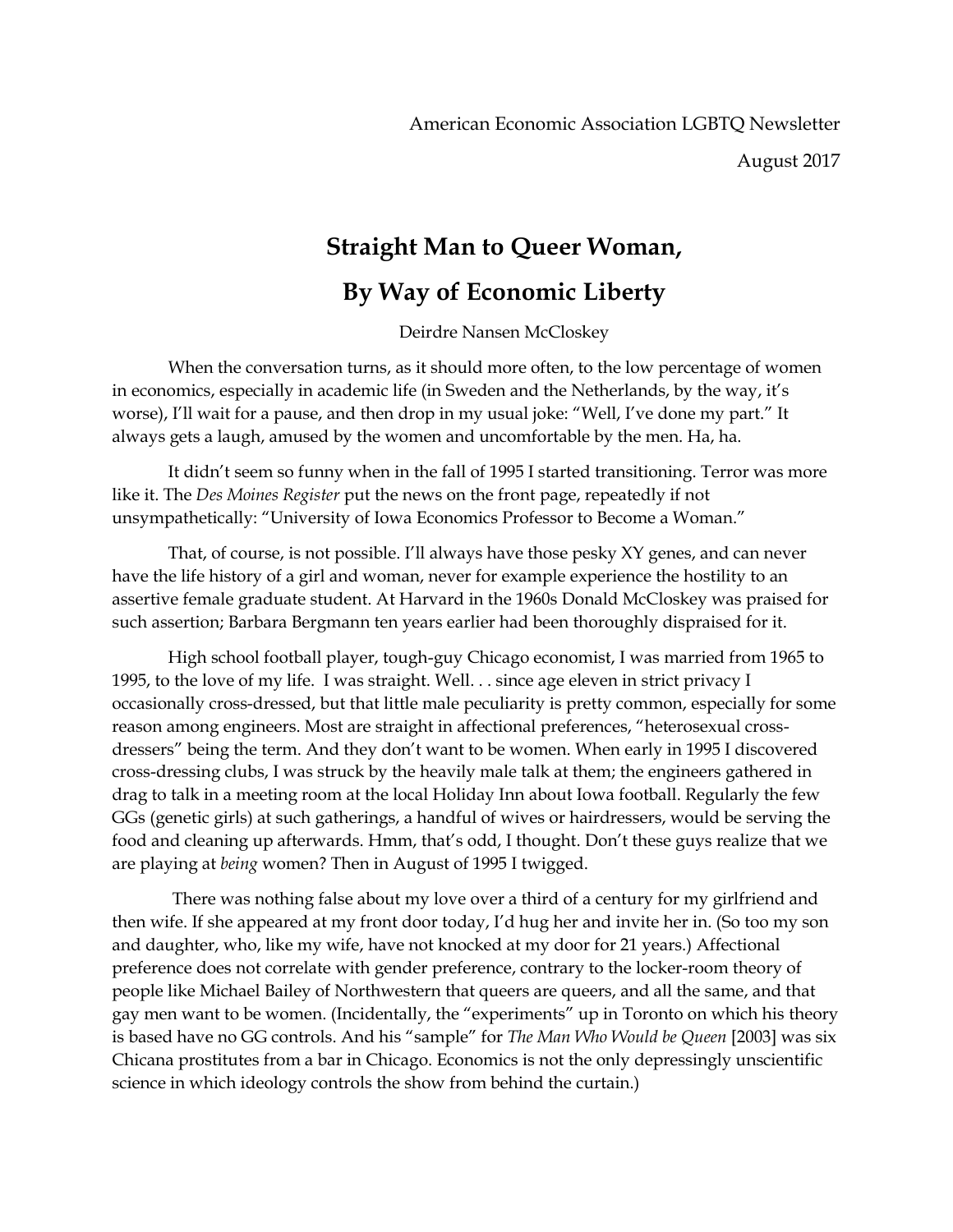And people change, which is something our Max *U* method needs to allow for, and not, as George Akerlof and Rachel Kranton do it, by putting Max *U* inside a wider Max *V*. Identity is not fungible with utility. Ask the mother who runs into a burning house to save her child, or a soldier who goes over the top at the Somme.

Economists on the whole viewed my change with equanimity. (Well, I'll never know for sure: maybe that appointment at, say, Yale was, so to speak, queered.) "He. . . I mean she . . . has the right to choose." Free to choose, you might say. In fact Milton and Rose were smoothly graceful about it at Milton's 90th birthday party. At the first AEA meeting Deirdre went to, Al Harberger of UCLA, who had been Donald's colleague for years at Chicago, chaired the meeting of the Executive Committee, referring to me carefully each time as "Deirdre" because, I think, he was having trouble remembering to use "she." So does my highly supportive mother of 95 years. She has known me as "Donald" longer than anybody else.

Economic historians, my sub-tribe, were especially fine. Claudia Goldin and Elyce Rotella and other women organized a party in November 1995 when I was released from a night at a locked psychiatric ward. (It was one of two such imprisonments arranged by David Galenson and my sister. My sister and I are just fine.) At the party the balloons declared, "It's a Girl!" Joel Mokyr hired a lawyer to spring me from the loony bin. A few weeks later Richard Sutch and Susan Carter invited me to Thanksgiving at their house in Berkeley, my first day as Deirdre, and ever since. Martha Olney and her wife, an American Baptist pastor, then protected me in the East Bay from my sister and David, and showed me how to live a religious life.

My colleagues in history seemed to have a harder time. I imagine it's because they have in their theories no presumption of liberty, as economists do, even when they are willing on even days to give the government massive powers of violence. The Blessed Adam Smith wrote of "the liberal plan, of equality, liberty, and justice." Damned right. Modern historians view identity as a one-time affair, which then is sociological determinative of an entire life. Like Popeye, you are what you are. And my colleagues in literary studies, gay or straight, tend to view my change as something like a fashion choice. Hey, cool. I guess it's better than confused disdain.

A society like ours trying to follow Adam Smith's liberal plan allows gender transition, and out gays and lesbians, and green hair. In Iran, in accord with the queer-killing locker-room theory, gays are *compelled* to change gender. And you know how the queers are treated in Uganda, that bastion of Anglican Christianity. Being religious, other than American Baptist or progressive Episcopalian, doesn't guarantee that you follow the spirit of the tent-maker of Mecca or the carpenter of Nazareth.

I don't need to tell you how much *that* has changed in Northern Europe and its offshoots. (The 100-year legal reign of terror, under the supervision of psychiatrists, did not happen in southern Europe.) A month ago I gave to an enthusiastic audience a talk on transsexuality and economics at, of all places, the Central Intelligence Agency. If a transgendered spy was threatened by the Russians with revealing her former gender, I suppose she would reply, "Feel free, guys." Unlike Trump's worry.